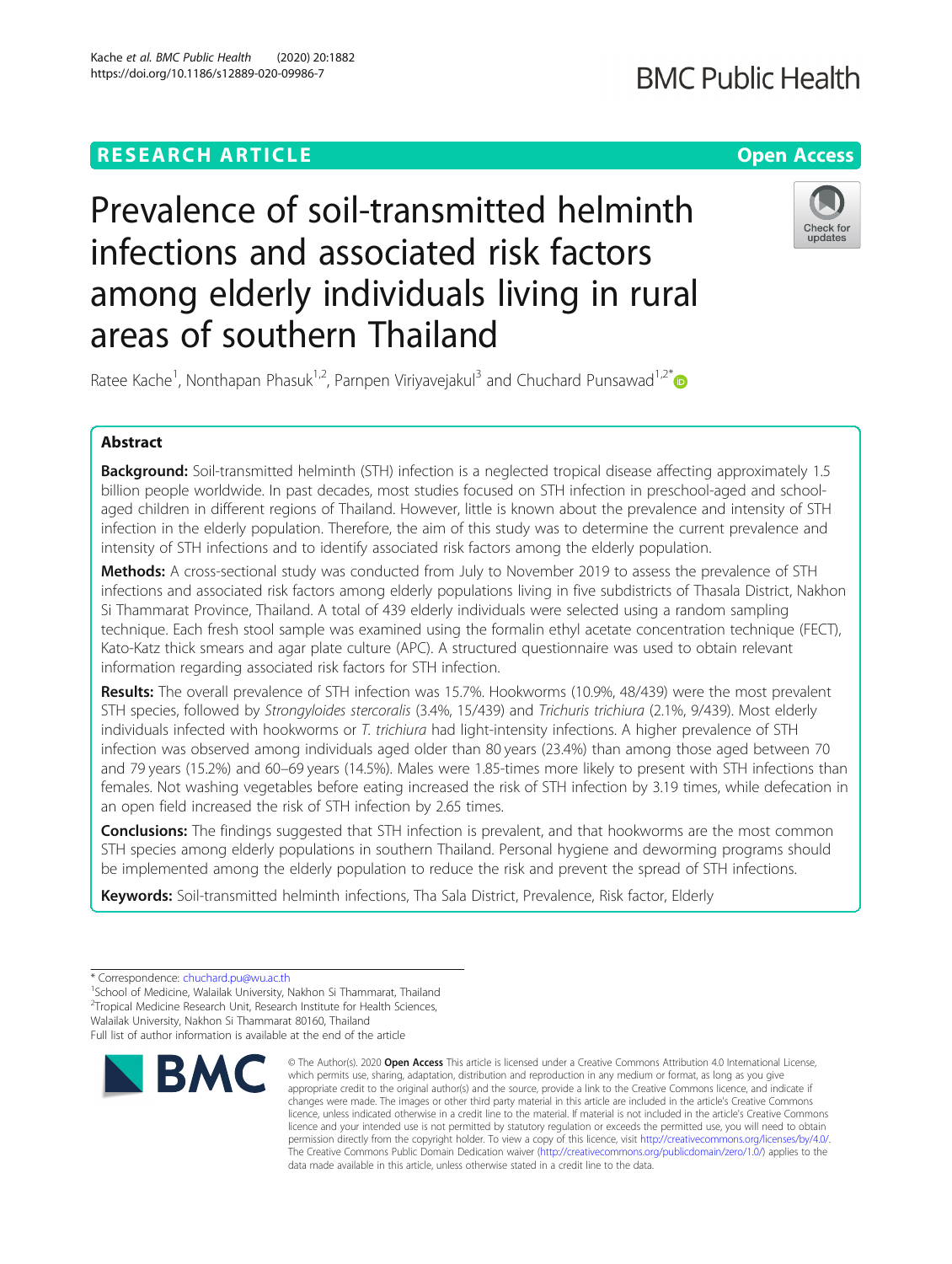# Background

Soil-transmitted helminth (STH) infections are considered a neglected tropical disease and include three main species of parasites: Ascaris lumbricoides (roundworm), Trichuris trichiura (whipworm) and Ancylostoma duodenale and Necator americanus (hookworms)  $[1-3]$  $[1-3]$  $[1-3]$  $[1-3]$  $[1-3]$ . The World Health Organization (WHO) estimated that more than 1.5 billion people are infected with STHs worldwide, and infection is widely distributed in tropical and subtropical areas [\[4](#page-7-0)]. Southeast Asia has been reported to have the highest prevalence of STH infection [\[5,](#page-7-0) [6](#page-7-0)]. Regarding age distributions and prevalence, ascariasis and trichuriasis mainly affect children, whereas hookworm affects both children and adults [[1](#page-7-0), [6](#page-7-0)]. Morbidity and mortality due to STH infections are related to the intensity of the infection in an affected person, as well as age and immunity [[5\]](#page-7-0). In addition, several factors are related to the high prevalence of STH infections in tropical and subtropical countries, including climatic conditions, poor sanitation, a lack of safe water and poor hygiene practices [[1,](#page-7-0) [7\]](#page-7-0).

In Thailand, intestinal parasitic infections are prevalent in all regions; however, STH infections, especially hookworm infections, are particularly prevalent in the southern region of Thailand [\[8](#page-7-0)–[11](#page-7-0)]. The prevalence of hookworm infection in both the Philippines and Thailand increases in the 20–29-year-old age group and remains high across all older age groups [[6\]](#page-7-0). The prevalence rates of parasitic infections among children in neighboring countries were as high as 69.7% in Myanmar [\[12](#page-7-0)] and 98.4% in Malaysia [[13](#page-7-0)]. In southern Thailand, hookworms are most common (15.8%), followed by T. trichiura (3.9%) and A. lumbricoides (1.7%), and the highest infection intensities are found in adults [\[8\]](#page-7-0). Recently, a prevalence survey of intestinal parasite infections conducted by village health volunteers in rural communities in southern Thailand revealed that people aged older than 40 years had a higher prevalence of helminth infection than those aged younger than 40 years [\[10\]](#page-7-0), which was consistent with the result of a systematic review focusing on STH infection in Southeast Asia; the review demonstrated a high prevalence of hookworm infection in older age groups [\[6\]](#page-7-0). However, no studies have focused on STH infection in the elderly population in southern Thailand.

The number of older people in Thailand has increased since 1990 and is expected to increase through 2040, and population growth estimates range from 696.6 to 769.8% in 2020 and 2040, respectively [[14\]](#page-7-0). Previous studies indicated that elderly individuals were infected with intestinal parasites at rates of 16.2 and 17.7% in Surin Province, northeastern Thailand and Chachoengsao Province, central Thailand, respectively [\[15,](#page-7-0) [16](#page-7-0)]. Furthermore, the rate of hookworm infections was 5.7% in Songkhla Province, southern Thailand [[17\]](#page-7-0). Currently, Nakhon Si Thammarat, a province in southern Thailand, has an aging society. Considering the rapid increase in the aging population, this study aimed to investigate the prevalence and risk factors of STH infections in elderly people in Tha Sala District, Nakhon Si Thammarat Province, Thailand. Knowledge of the distribution and extent of STH infections is a prerequisite for planning and evaluating intervention programs.

# **Methods**

# Study design and setting

This cross-sectional study was conducted over a fourmonth period from July to November 2019 in Tha Sala District, Nakhon Si Thammarat Province, Thailand. Tha Sala District is located at 8°40'0"N latitude and 99°55' 54"E longitude and has a total area of  $363.891 \text{ km}^2$ ; it is approximately 750 km from Bangkok, the capital city of Thailand. The average temperature in southern Thailand is 27.7 °C, with a minimum of 27 °C in January and a maximum of 28.5 °C in May. The annual rainfall is 1959.2 mm (Climatological Center, Thai Meteorological Department, Annual Report 2018). Tha Sala District is divided into 10 subdistricts, which are further subdivided into 110 administrative villages, and the total population was 113,323 in 2019 (The Official Statistics Registration System, Thailand Department of Provincial Administration). Most land is used for farming, followed by rubber plantations and fishing.

# Study population and sample size

The target study population was elderly people living in five subdistricts of Thasala District: Thai Buri, Tha Sala, Hua Tapan, Mokhalan, and Pho Thong (Fig. [1\)](#page-2-0). The number of elderly individuals (aged 60 years and older) at the time was 16,968. The sample size was determined by the statistical formula  $n = N/1 + Ne^2$  [\[18](#page-7-0)], where N is the size of the elderly population in Tha Sala District, and e is the error tolerance level of 0.05 at the 95% confidence level. The calculated sample size was 391. To minimize errors caused by exclusion due to incomplete data or inadequate stool samples, the sample size was increased by 10%. The final sample size of this study was 430 individuals. The actual sample numbers of elderly participants from each subdistrict were determined by a random sampling technique.

### Questionnaire survey

A structured questionnaire was prepared to gather relevant information from each participant. Two domains were addressed in the questionnaire: sociodemographic (i.e., age, sex, monthly family income and education level) and risk factors for STH infections (i.e., handwashing before meals, eating fresh vegetables and wearing shoes). The content validity of the questionnaire was assessed by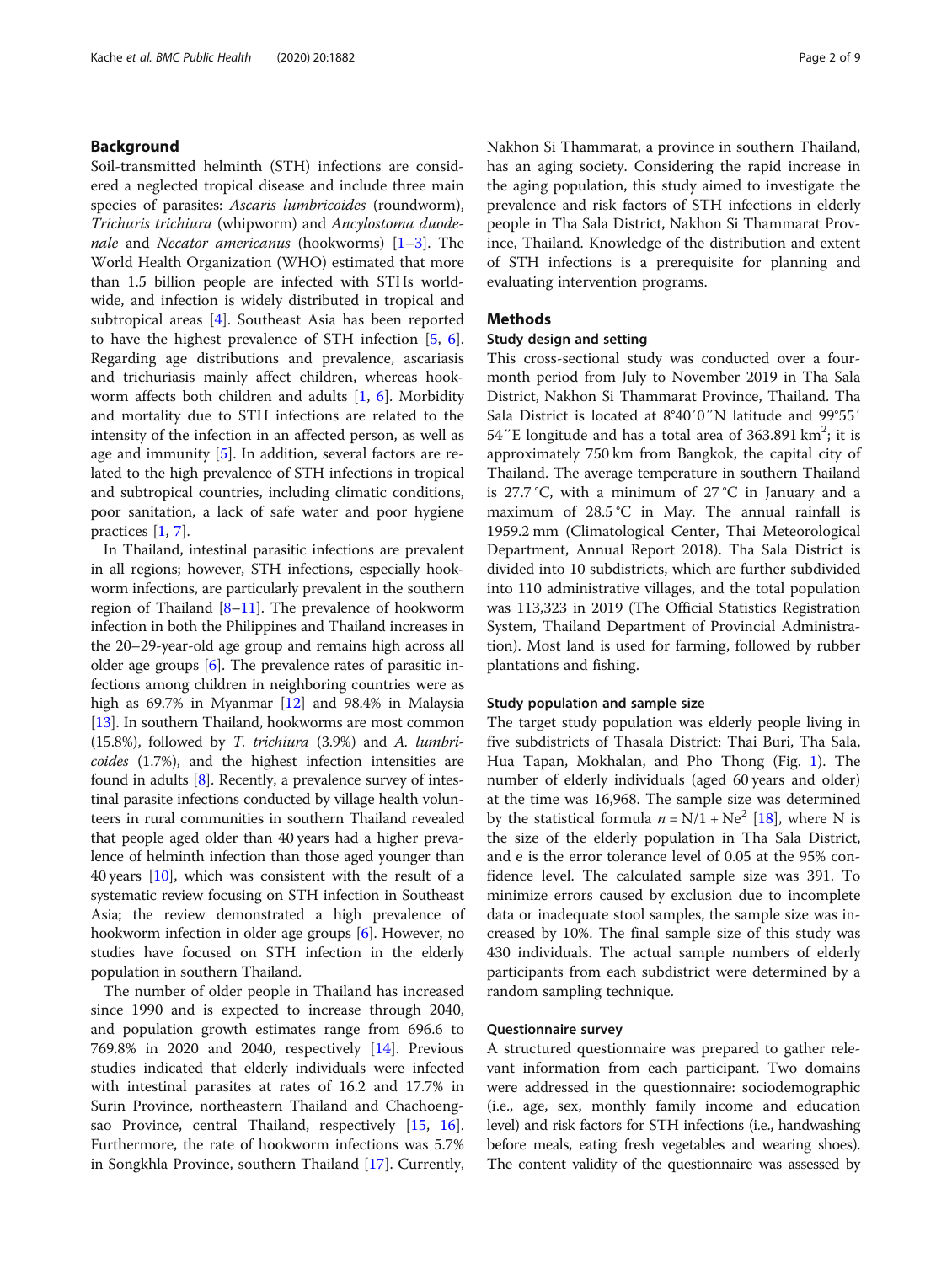<span id="page-2-0"></span>

three experts in the field of parasitology or related fields. The reliability of the questionnaire was pretested with thirty individuals in a nonstudy sample population who lived outside the study area, and Cronbach's alpha coefficient for the questionnaire was calculated to be 0.827.

# Stool sample collection and parasitological examination

All participants were given a stool container labeled with an identification number and asked to submit a fresh stool sample of approximately 10 g the next day. Each stool sample was assessed for correct labeling and an adequate sample quantity and transferred immediately to the parasitology laboratory of Walailak University. For parasitological analysis, each stool sample was examined for STH parasites by the formalin ethyl acetate concentration technique (FECT) to detect the eggs and larvae of helminths and Kato-Katz thick smears to quantify the number of helminth eggs excreted in stool (expressed as eggs per gram, EPG) following WHO and Centers for Disease Control standard operating procedures [\[19\]](#page-7-0). The intensity of STH infection was classified into three

categories, namely, light, moderate or heavy intensity, according to WHO recommendations [[20\]](#page-8-0). Additionally, the agar plate culture (APC) technique [\[21\]](#page-8-0) was used to detect the presence of *S. stercoralis* in each specimen. In brief, two grams of fresh stool sample was placed on the center of nutrient agar plates and incubated for 3–5 days at room temperature  $[21]$  $[21]$  $[21]$ . The surface of the agar plate was examined under a stereomicroscope on the third or fifth day for the presence of either rhabditiform or filariform larvae. Each sample was prepared and examined in duplicate. All parasitological examinations were performed by an experienced medical technologist who was blinded to the information of the participants. For examination quality control, 10% of the stool samples were re-examined by another experienced parasitologist.

# Data analysis

The data were entered into an Excel database and double-checked to validate all data before analytical processing. All data analyses were performed using IBM SPSS Statistics for Windows, Version 23.0 (SPSS, Chicago, IL,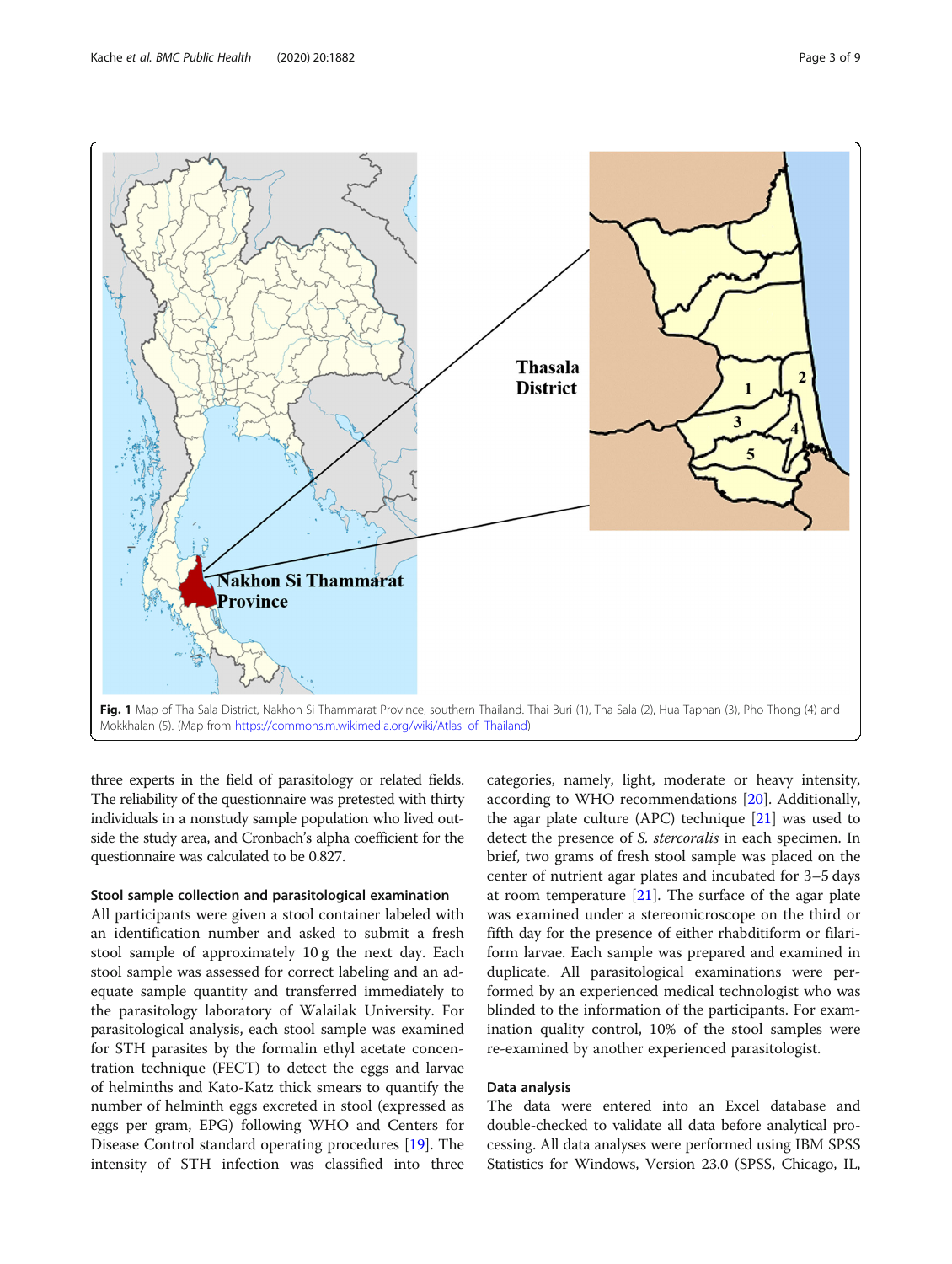USA). The elderly individuals were classified into 3 age groups: 60–70 years, 70–80 years and older than 80 years. Means and standard deviations (SD) were used to describe the quantitative factors, while frequency (%) was used to describe the qualitative factors. Proportions with 95% confidence intervals (CIs) were used to describe the prevalence of intestinal parasites. Initially, the chisquare test was used to assess differences in the presence of intestinal parasites by age group and subdistrict. Univariable analysis was utilized to examine the crude odds ratio (COR) of the binary outcome variable for each independent variable. All variables with P-values less than 0.2 in the univariable analysis were subjected to multivariable analysis to adjust for possible confounders. The final analysis was interpreted as adjusted odds ratios (AORs) with 95% CIs. P-values less than 0.05 were considered statistically significant.

# Results

# Sociodemographic characteristics

A total of 439 elderly individuals comprising 295 females (67.2%) and 144 males participated in the study. The mean age of the participants was 69.7 (standard deviation 7.2) years. Most (241/439) of the elderly individuals were between the ages of 60 and 70 years. More than half (74.26%) of the participants were Buddhists. Almost all (91.8%) of the study participants had an elementary-level education. Most of the participants' occupations were agriculturists. The average monthly household income of most of the participants was less than 10,000–20,000 baht (Table 1).

# Prevalence of STH infections

Of the 439 individuals who were examined for STH infection, the overall prevalence of STH infections among

Table 1 Sociodemographic characteristics of the elderly participants in Tha Sala District, Nakhon Si Thammarat Province, southern Thailand  $(n = 439)$ 

| <b>Characteristics</b> |                                    | <b>Number</b> | Percentage |
|------------------------|------------------------------------|---------------|------------|
| Sex                    | Male                               | 144           | 32.80      |
|                        | Female                             | 295           | 67.20      |
| Age group              | 60-69 years                        | 241           | 54.90      |
|                        | 70-79 years                        | 151           | 34.40      |
|                        | > 80 years                         | 47            | 10.71      |
| Subdistrict            | Tha Sala                           | 90            | 20.50      |
|                        | Hua Taphan                         | 89            | 20.27      |
|                        | Moklan                             | 85            | 19.36      |
|                        | Pho Thong                          | 87            | 19.82      |
|                        | Thai Buri                          | 88            | 20.05      |
| Religion               | Buddhism                           | 326           | 74.26      |
|                        | Islam                              | 113           | 25.74      |
| Marital status         | Single                             | 25            | 5.69       |
|                        | Married/Couple                     | 289           | 65.83      |
|                        | Widowed/Divorced                   | 125           | 28.47      |
| Education              | Elementary education               | 403           | 91.80      |
|                        | Secondary education                | 17            | 3.87       |
|                        | Higher education                   | 19            | 4.43       |
| Occupation             | Agriculturist                      | 187           | 42.60      |
|                        | Hireling                           | 46            | 10.48      |
|                        | Retired government official        | 8             | 1.82       |
|                        | Merchant/Private business worker   | 29            | 6.61       |
|                        | Housekeeper/Housewife/Househusband | 83            | 18.91      |
|                        | Unemployed                         | 86            | 19.59      |
| Monthly household      | Less than 10,000 baht              | 256           | 58.31      |
| Income (Thai baht)     | 10,001-20,000                      | 140           | 31.89      |
|                        | 20,001-30,000                      | 33            | 7.52       |
|                        | Greater than 30,001                | 10            | 2.28       |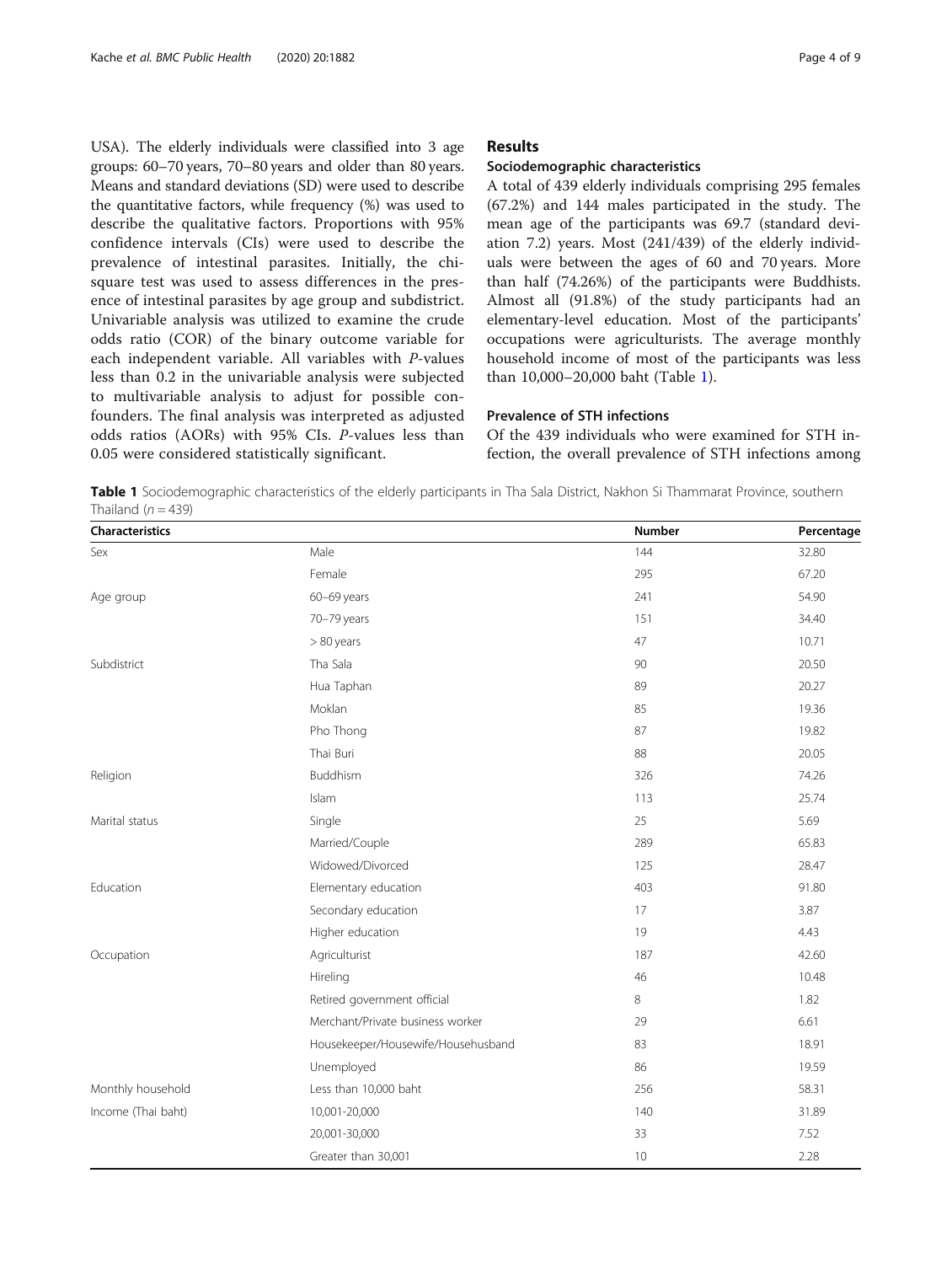elderly participants was 15.7% (69/439). Most of the positive individuals had a single infection (92.8%, 64/69), whereas five participants (7.2%, 5/69) had multiple infections, including five cases of hookworm and T. trichiura coinfection and only one case of hookworm and Enterobius vermicularis coinfection. The most prevalent STHs were hookworms at 10.9% (48/439), followed by Strongyloides stercoralis at 3.4% (15/439) and T. trichiura at 2.1% (9/439) (Table 2). A. lumbricoides was not detected in any of the specimens examined. In addition, E. vermicularis was found in one of 439 participants. A higher prevalence of STH infection was observed in the elderly population aged more than 80 years (23.4%) than in the populations aged 70–79 years (15.2%) and 60–69 years (14.5%). According to the sex of the participants, male participants had an overall prevalence of 20.8% (30/114), whereas the infection rate among female participants was 13.2% (39/256), and a significant difference in infection rates was found between male and female participants  $(X^2 = 4.23, P = 0.04)$  (Table 2).

Regarding the intensity of STH infection, the mean numbers of EPG in stool were 143.88 EPG (SD: 339.39) and 63.95 EPG (SD: 46.44) for hookworm and T. trichiura, respectively. Of the 48 elderly individuals who were positive for hookworm infection, most had light-intensity hookworm infections (97.9%, 47/48), and only one had a moderate-intensity infection. All elderly individuals infected with T. trichiura had low-intensity infections.

The prevalence of STH infections ranged from 4.4 to 28.2% according to study sites. The highest prevalence of STH infections was observed in the Moklan subdistrict (28.2%), followed by the Thai Buri (17.0%), Pho Thong (16.1%), Hua Taphan (13.5%) and Tha Sala (4.4%) subdistricts. A significant difference in the infection rate was observed among the study sites  $(X^2 =$ 19.15,  $P = 0.001$  (Table 2).

# Potential risk factors for STH infection in elderly individuals

The results of the univariable and multivariable analyses of the risk factors associated with STH infections are shown in Table [3](#page-5-0). Univariable analysis revealed that males were 1.72-times more likely to have STH infections than females (AOR = 1.72; 95% CI 1.02–2.92). A significant association was also identified between STH infections and washing vegetables before eating (COR 3.16; 95% CI: 1.73–5.76). No significant associations were found between STH infection and age group, occupation or monthly family income  $(P > 0.05)$  (Table [3](#page-5-0)). The multivariable analysis also showed that sex, washing vegetables before eating and defecation in a pit toilet or on the soil in a garden were significantly associated with STH infections. Males were 1.85 times more likely to develop STH infections than females (AOR = 1.85; 95% CI 1.07–3.19). Elderly people who did not regularly practice vegetable washing were 3.19 times more likely to have

Table 2 Prevalence of soil-transmitted helminth (STH) infections stratified by sex, age group and subdistrict

STH species

|                   |                         | כסוטסעכ וווכ    |                                           |                                     |             |
|-------------------|-------------------------|-----------------|-------------------------------------------|-------------------------------------|-------------|
|                   |                         | Hookworms n (%) | <b>Strongyloides</b><br>stercoralis n (%) | <b>Trichuris</b><br>trichiura n (%) | Total n (%) |
| Sex               | Male ( $n = 144$ )      | 20 (13.9)       | 8(5.6)                                    | 3(2.1)                              | 30 (20.8)   |
|                   | Female $(n = 295)$      | 28 (9.5)        | 7(2.4)                                    | 6(2.0)                              | 39 (13.2)   |
|                   | Overall $(n = 439)$     | 48 (10.9)       | 15(3.4)                                   | 9(2.1)                              | 69 (15.7)   |
|                   | $\chi^2$                | 1.921           | 2.97                                      | 0.001                               | 4.234       |
|                   | $P$ -value              | 0.166           | 0.085                                     | 0.973                               | $0.040*$    |
| Age group (years) | $60 - 69$ ( $n = 241$ ) | 22(9.1)         | 9(3.7)                                    | 4(1.7)                              | 35 (14.5)   |
|                   | $70 - 79$ ( $n = 151$ ) | 17(11.3)        | 5(3.3)                                    | 3(2.0)                              | 23 (15.2)   |
|                   | $> 80 (n = 47)$         | 9(19.1)         | 1(2.1)                                    | 2(4.3)                              | 11(23.4)    |
|                   | $X^2$                   | 4.08            | 0.315                                     | 1.324                               | 2.383       |
|                   | $P$ -value              | 0.130           | 0.854                                     | 0.516                               | 0.304       |
| Study site        | Tha Sala $(n = 90)$     | 2(2.2)          | 2(2.2)                                    | 0(0.0)                              | 4(4.4)      |
|                   | Hua Taphan $(n = 89)$   | 8(9.0)          | 3(3.4)                                    | 2(2.2)                              | 12 (13.5)   |
|                   | Moklan $(n = 85)$       | 16 (18.8)       | 5(5.9)                                    | 4(4.7)                              | 24 (28.2)   |
|                   | Pho Thong $(n = 87)$    | 11(12.6)        | 2(2.3)                                    | 2(2.3)                              | 14(16.1)    |
|                   | Thai Buri ( $n = 88$ )  | 11(12.5)        | 3(3.4)                                    | 1(1.1)                              | 15 (17.0)   |
|                   | $\chi^2$                | 13.275          | 2.285                                     | 5.279                               | 19.15       |
|                   | $P$ -value              | $0.010*$        | 0.684                                     | 0.260                               | 0.399       |

\*Statistically significant at  $P < 0.05$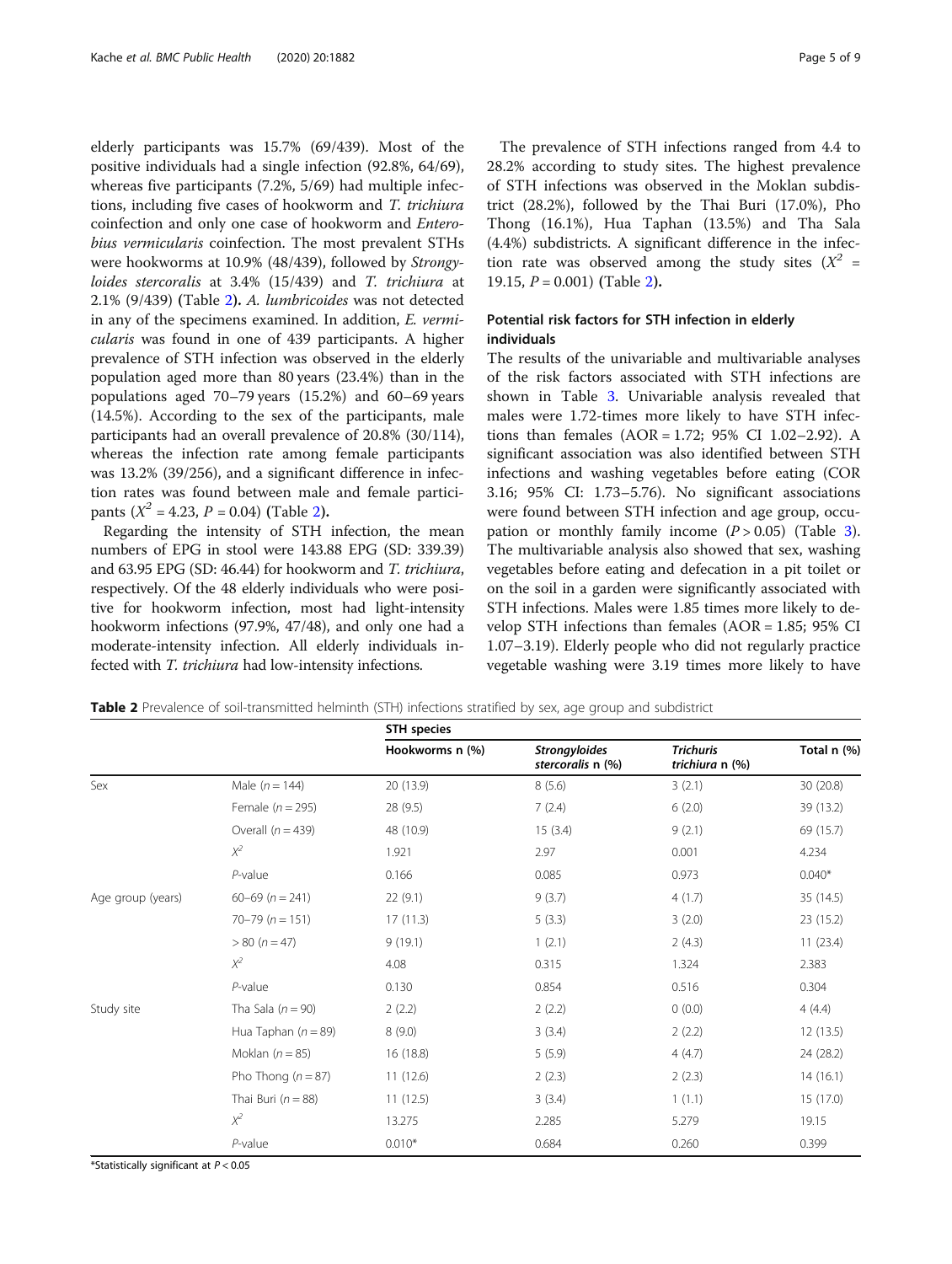| <b>Variables</b>                               | Positive No. (%) | Negative No. (%) | Total $n = 439$ | COR (95% CI)           | P-value    | AOR (95% CI)           | P-value    |
|------------------------------------------------|------------------|------------------|-----------------|------------------------|------------|------------------------|------------|
| Sex                                            |                  |                  |                 |                        |            |                        |            |
| Male                                           | 30 (20.8)        | 114 (79.2)       | 144 (32.8)      | 1.72 (1.02-2.92)       | $0.041*$   | $1.85(1.07 - 3.19)$    | $0.027*$   |
| Female                                         | 9(13.2)          | 56 (86.8)        | 295 (67.2)      |                        |            |                        |            |
| Age in years                                   |                  |                  |                 |                        |            |                        |            |
| $60 - 69$                                      | 35 (14.5)        | 206 (85.5)       | 241 (54.9)      |                        |            |                        |            |
| $70 - 79$                                      | 23 (15.2)        | 128 (84.8)       | 151 (34.4)      | $0.56$ $(0.26 - 1.19)$ | 0.132      | $1.05(0.58 - 1.90)$    | 0.881      |
| > 80                                           | 11(23.4)         | 36 (76.6)        | 47 (10.7)       | $0.59(0.26 - 1.32)$    | 0.198      | 2.01 (0.91-4.46)       | 0.885      |
| Monthly family income (Thai baht)              |                  |                  |                 |                        |            |                        |            |
| < 10,000                                       | 35 (13.7)        | 155 (82.9)       | 256 (57.3)      | $0.69(0.41 - 1.16)$    | 0.165      | $0.83$ $(0.05 - 1.44)$ | 0.511      |
| $\geq 10,001$                                  | 34 (18.6)        | 215 (85.3)       | 183 (41.7)      |                        |            |                        |            |
| Occupation                                     |                  |                  |                 |                        |            |                        |            |
| Agriculturist                                  | 32 (17.1)        | 155 (82.9)       | 187 (42.6)      | $1.20(0.72 - 2.01)$    | 0.490      |                        |            |
| Nonagriculturist                               | 37 (14.7)        | 215 (85.3)       | 252 (57.4)      |                        |            |                        |            |
| Wearing shoes when outside                     |                  |                  |                 |                        |            |                        |            |
| No                                             | 24 (17.8)        | 111 (82.2)       | 135 (30.2)      | $1.24(0.72 - 2.14)$    | 0.430      |                        |            |
| Yes                                            | 45 (14.8)        | 259 (85.2)       | 304 (69.2)      |                        |            |                        |            |
| Wearing boots when tapping<br>rubber/gardening |                  |                  |                 |                        |            |                        |            |
| No                                             | 27 (16.1)        | 141 (83.9)       | 168 (38.3)      | $0.96$ $(0.57 - 1.62)$ | 0.873      |                        |            |
| Yes                                            | 42 (15.5)        | 229 (84.5)       | 271 (61.7)      |                        |            |                        |            |
| Fresh vegetable consumption                    |                  |                  |                 |                        |            |                        |            |
| No                                             | 31 (16.9)        | 152 (83.1)       | 183 (41.7)      |                        |            |                        |            |
| Yes                                            | 38 (14.8)        | 218 (85.2)       | 256 (58.3)      | $0.86$ $(0.51 - 1.43)$ | 0.552      |                        |            |
| Washing vegetables before eating               |                  |                  |                 |                        |            |                        |            |
| No                                             | 21 (31.8)        | 45 (68.2)        | 66 (15)         | 3.16 (1.73-5.76)       | $< 0.001*$ | 3.19 (1.70-6.00)       | $< 0.001*$ |
| Yes                                            | 48 (12.9)        | 325 (87.1)       | 373 (85)        |                        |            |                        |            |
| Handwashing before eating                      |                  |                  |                 |                        |            |                        |            |
| No                                             | 11(16.2)         | 57 (83.8)        | 68 (15.5)       | $1.01(0.52 - 2.11)$    | 0.910      |                        |            |
| Yes                                            | 58 (15.6)        | 313 (84.4)       | 371 (84.5)      |                        |            |                        |            |
| Handwashing after defecation                   |                  |                  |                 |                        |            |                        |            |
| No                                             | 4(26.7)          | 11(73.3)         | 15(3.4)         | $2.01$ (0.62-6.50)     | 0.245      |                        |            |
| Yes                                            | 65 (15.3)        | 359 (84.7)       | 424 (96.6)      |                        |            |                        |            |
| Handwashing after contact with soil            |                  |                  |                 |                        |            |                        |            |
| No                                             | 6(15.4)          | 33 (84.6)        | 39 (8.9)        | $0.97(0.39 - 2.42)$    | 0.952      |                        |            |
| Yes                                            | 63 (15.8)        | 337 (84.3)       | 400 (91.1)      |                        |            |                        |            |
| Defecating in an open field                    |                  |                  |                 |                        |            |                        |            |
| No                                             | 60 (14.8)        | 346 (85.2)       | 406 (92.7)      | 2.16 (0.96-4.88)       | 0.063      | 2.65 (1.14-6.15)       | $0.023*$   |
| Yes                                            | 9(27.3)          | 24 (72.7)        | 33 (7.5)        |                        |            |                        |            |

<span id="page-5-0"></span>

|              | Table 3 Univariable and multivariable analyses of risk factors associated with soil-transmitted helminth (STH) infections in the |  |  |
|--------------|----------------------------------------------------------------------------------------------------------------------------------|--|--|
| participants |                                                                                                                                  |  |  |

\*Statistically significant at  $P < 0.05$ 

STH infections than those who washed vegetables before eating them (AOR = 3.19; 95% CI 1.70–6.00). Defecation in an open field increased the risk of STH infection by 2.65 times (AOR = 2.65; 95% CI 1.14–6.15) (Table 3).

# Discussion

This study was conducted in Nakhon Si Thammarat Province, an area endemic for soil-transmitted helminthiasis according to past and present studies and reports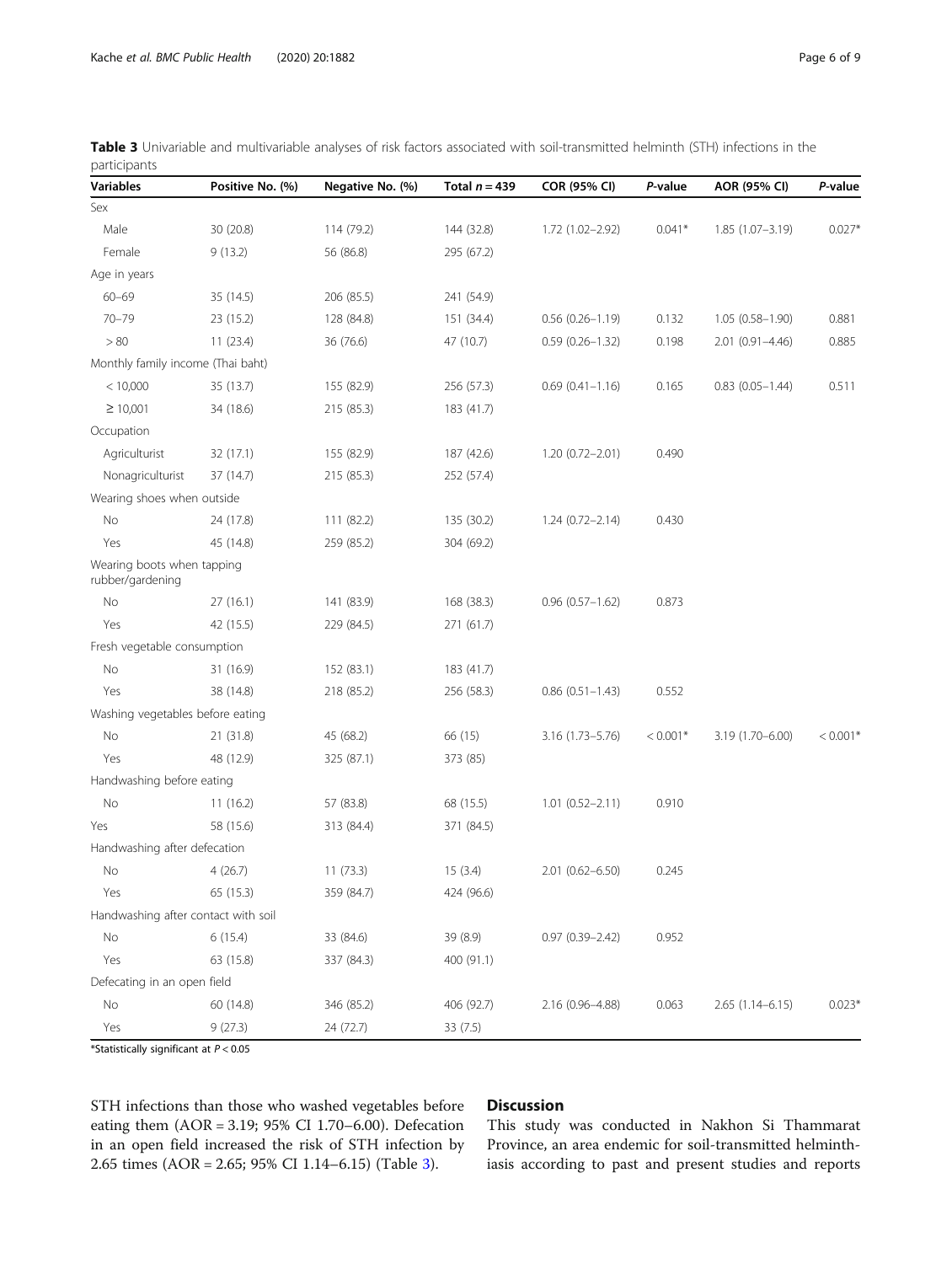[[8](#page-7-0)–[10\]](#page-7-0). In our study, the overall prevalence of STH infections in the elderly population was 15.7%, which is consistent with the rate of intestinal parasitic infections among elderly individuals (17.7%) in a previous study conducted in Chachoengsao Province [[15\]](#page-7-0). The prevalence in this study was lower than those reported in other studies conducted in different regions of Thailand, including Chanthaburi Province (29.6%) and Surin Province (16.2%) [\[16\]](#page-7-0). In contrast, the overall prevalence in this study was higher than those in previous studies in Nakhon Si Thammarat Province (9.3%) and Songkhla Province (5.3%) [[10,](#page-7-0) [17\]](#page-7-0). The observed discrepancy might be due to differences in the climate, geographic location, age of the study population, sampling techniques, sociodemographic features and culture.

Hookworms were the most predominant STH parasites, consistent with a previous study from China demonstrating that hookworms were the most prevalent in the elderly population [\[22](#page-8-0)]. In addition, the observed hookworm infection prevalence of 10.9% was higher than those in rural communities of Chachoengsao Province [\[15\]](#page-7-0), Khon Kaen Province [\[23\]](#page-8-0), Surin Province [[16](#page-7-0)] and Songkhla Province [\[17\]](#page-7-0). In our study, the prevalence of hookworm infection in elderly individuals aged more than 80 years (19%) was higher than those in individuals aged 60–69 years (9.1%) and 70–79 years (11.3.4%). The second most predominant parasite was S. stercoralis, with a prevalence rate of 3.4%, according to APC. Regarding the parasitological techniques for the diagnosis of S. stercoralis, APC has been recommended for epidemiologic purposes when compared with the FECT [\[24](#page-8-0)]. The prevalence of *S. stercoralis* in the elderly population was higher than that in a previous study conducted among adult populations in Nakhon Si Thammarat Province  $(1.0\%)$  using APC  $[10]$  $[10]$ . In addition, the lowest prevalence of STHs was 2.1% for T. trichiura, which is higher than those in previous reports conducted in central [[15\]](#page-7-0) and southern Thailand [[10\]](#page-7-0). No A. lumbricoides was detected in this study, which was consistent with a study of schoolchildren and adults conducted in Nakhon Si Thammarat Province [[8](#page-7-0)–[10\]](#page-7-0). In contrast, A. lumbricoides was commonly detected in studies conducted in northern Thailand and northeastern Thailand [[8,](#page-7-0) [25](#page-8-0)–[27](#page-8-0)]. Differences in the prevalence may be due to several factors, including variations in examination techniques, geographical areas, age groups, levels of education, occupations, food consumption habits, and personal hygiene behaviors [\[8](#page-7-0), [16](#page-7-0), [17,](#page-7-0) [28\]](#page-8-0).

In this study, almost all the people with STH infections had light-intensity infections. Only one case of moderateintensity hookworm infection was noted. These findings are consistent with previous studies in southern Thailand [\[8](#page-7-0), [10\]](#page-7-0).

Our study demonstrated a significant association between male sex and STH infection. Males had a higher

prevalence of STH infections than females, consistent with previous studies in Thailand [\[10,](#page-7-0) [29\]](#page-8-0). We found that males were 1.85 times more likely to be infected with STHs than females. The high prevalence in males might be because males engage in outdoor activities more, making them more susceptible to STH infections than females. In the comparison of all age categories, this study showed that elderly individuals aged more than 80 years had a slightly higher prevalence of STH infections than those younger than 80 years. This result was in contrast to another study conducted among elderly individuals in Brazil that revealed that elderly individuals aged more than 80 years had a lower prevalence of STH infections than younger people [\[30](#page-8-0)]. However, a limited number of participants were aged older than 80 years in that study; thus, the result might not truly represent the rate of STH infections among the extremely elderly population.

Regarding behavioral risk factors, logistic regression analyses revealed that consuming unwashed fresh vegetables and defecation in an open field were significantly associated with STH infection. Elderly individuals who did not regularly practice vegetable washing were 3.19 times more likely to be infected with STHs than those who did wash vegetables. Several studies have reported that consuming unwashed fresh vegetables is a risk factor for STH infection [[31,](#page-8-0) [32\]](#page-8-0). Recently, contamination by STH parasites has been reported in fresh vegetables from southern Thailand, with a contamination rate of 35.1% [\[32](#page-8-0)]. Therefore, the participants who lived in this area might have possibly acquired STH infections from ingesting STH-contaminated fresh vegetables [\[32,](#page-8-0) [33](#page-8-0)]. This study found that elderly individuals who defecated in an open field had a 2.65 times increased risk of STH infection. Unhygienic defecation habits are associated with a high risk of STH infection, especially infection by S. stercoralis, and hookworms that live in soil can be directly transmitted from the soil to humans through skin penetration by filariform larvae (the infectious stage) [[34,](#page-8-0) [35\]](#page-8-0). Moreover, open defecation can cause dispersion of STHs as well [[36\]](#page-8-0). This study found that other factors such as age, educational level, monthly household income, consumption of partially-cooked food, handwashing before eating and occupation were not significantly associated with STH infection, con-sistent with previous studies in Thailand [[10](#page-7-0), [15](#page-7-0)].

The results of this study confirmed that STH infections are not only limited to children and adults in the study area  $[9, 10]$  $[9, 10]$  $[9, 10]$  $[9, 10]$  $[9, 10]$  but are also prevalent among elderly individuals. We suggest that health education and deworming programs should also be implemented among elderly individuals who may undermine the progress of control activities by serving as sources of infections to children and other family members.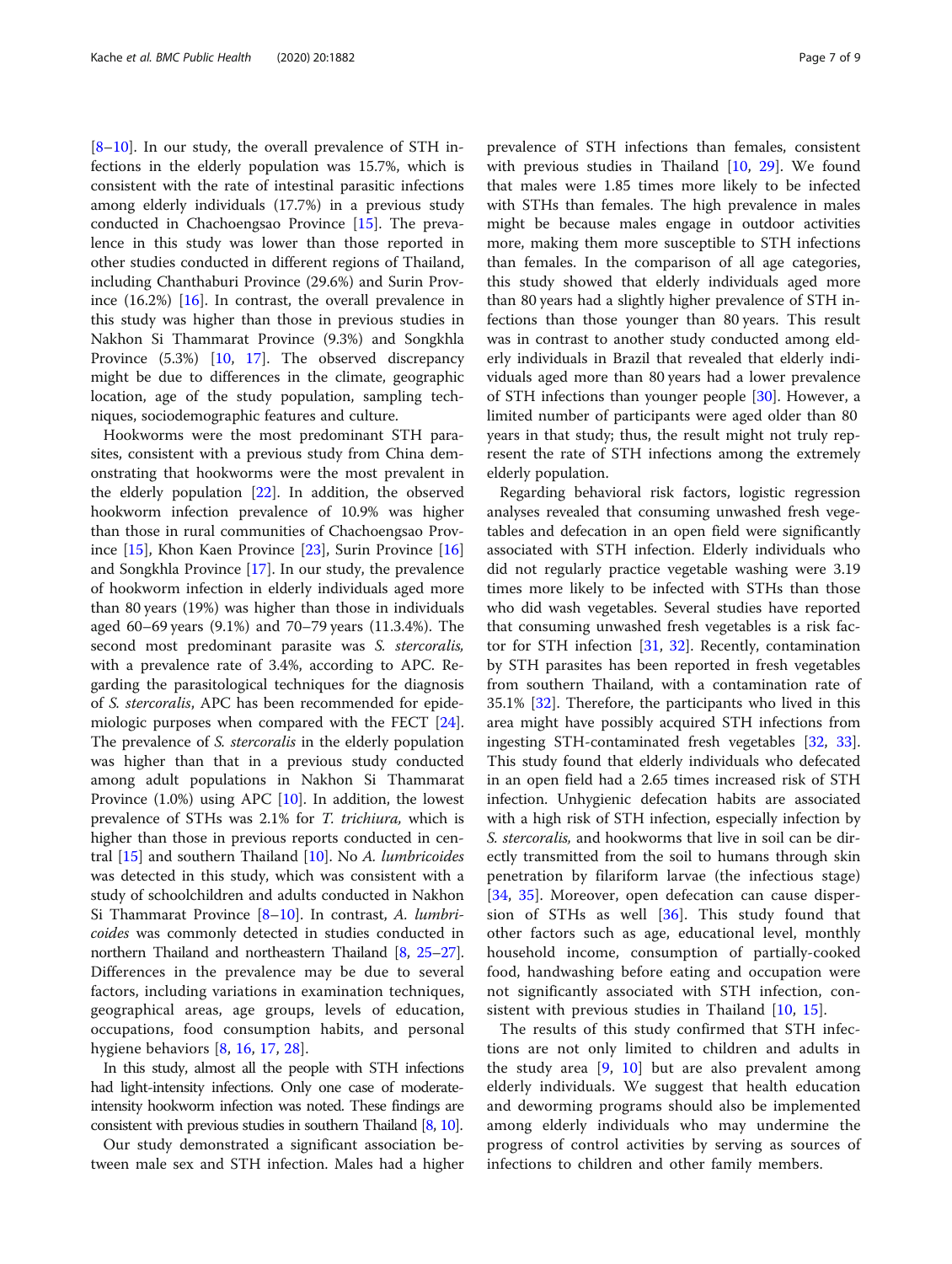<span id="page-7-0"></span>The study limitations are as follows. In this study, we obtained only a single stool specimen from each participant, which might underestimate the presence of parasites, as the standard specimen collection protocol is three specimens with intervals of 3 days. Another limitation of this study was the lack of information on clinical symptoms. We did not gather data on underlying medical conditions or the immune status of the participants, which might be possible confounders for STH infection. Furthermore, this study was limited to only elderly individuals in a region of southern Thailand. Additional studies should be performed in urban or rural areas and in different parts of the country.

# Conclusions

The findings suggested that STH infection is prevalent, and that hookworms are the most common STH species among elderly populations in southern Thailand. Male sex, consumption of unwashed fresh vegetables, and defecation in an open field increased the risk of STH infections. Health education and deworming programs should be implemented among the elderly population to improve health as well as household sanitation.

#### Abbreviations

STH: Soil-transmitted helminth; EPG: Eggs per gram; AOR: Adjusted odds ratio; CI: Confidence interval; IQR: Interquartile range; COR: Crude odds ratio; WHO: World Health Organization

#### Acknowledgments

The authors thank the study participants for their participation and village health volunteers in Thai Buri, Tha Sala, Hua Tapan, Mokhalan, and Pho Thong subdistricts for their assistance with this survey. The authors also thank Miss Hatairat Hongphruk for her assistance in preparing the reagents and laboratory instruments.

#### Authors' contributions

RK, NP and CP conceived and designed the study. RK, NP and CP collected the data. RK, PV and CP performed the experiments. RK, NP and CP analyzed the data. RK and CP drafted the manuscript, and NP and PV revised the manuscript. All authors read and approved the final manuscript.

#### Funding

This research was partially supported by the New Strategic Research (P2P) project, Walailak University, Thailand. The funder played no role in the study design, data collection, and data analysis and interpretation.

#### Availability of data and materials

All data generated or analyzed during this study are included within the published article.

#### Ethics approval and consent to participate

The study protocol was submitted to and approved by the Ethics Committee of Walailak University (approval number: WUEC-19-033-01). All the study participants were informed of the purpose of the study and their right to refuse participation. Written informed consent was obtained prior to the interview and sample collection. Elderly individuals infected with hookworms, S. stercoralis and T. trichiura, were treated with the recommended dosage of albendazole for each parasite.

#### Consent for publication

Not applicable.

### Competing interests

The authors declare that they have no competing interests.

#### Author details

<sup>1</sup>School of Medicine, Walailak University, Nakhon Si Thammarat, Thailand <sup>2</sup>Tropical Medicine Research Unit, Research Institute for Health Sciences Walailak University, Nakhon Si Thammarat 80160, Thailand. <sup>3</sup>Department of Tropical Pathology, Faculty of Tropical Medicine, Mahidol University, Bangkok, Thailand.

# Received: 6 April 2020 Accepted: 29 November 2020 Published online: 07 December 2020

#### References

- 1. Bethony J, Brooker S, Albonico M, Geiger S, Loukas A, Diemert D, et al. Soiltransmitted Helminth infections: Ascariasis, Trichuriasis, and hookworm. Lancet. 2006;367:1521–32.
- 2. Silva N, Brooker S, Hotez P, Montresor A, Engels D, Savioli L. Soil-transmitted Helminth infections: updating the global picture. Trends Parasitol. 2004;19: 547–51.
- Hotez P, Molyneux D, Fenwick A, Kumaresan J, Sachs S, Sachs J, et al. Control of neglected tropical diseases. N Engl J Med. 2007;357:1018–27.
- 4. WHO. Soil-transmitted helminth infections. 2019. [https://www.who.int/news](https://www.who.int/news-room/fact-sheets/detail/soil-transmitted-helminth-infections)[room/fact-sheets/detail/soil-transmitted-helminth-infections.](https://www.who.int/news-room/fact-sheets/detail/soil-transmitted-helminth-infections) Accessed 21 May 2019.
- 5. Pullan RL, Smith JL, Jasrasaria R, Brooker SJ. Global numbers of infection and disease burden of soil transmitted helminth infections in 2010. Parasit Vectors. 2014;7(1):37.
- 6. Dunn JC, Turner HC, Tun A, Anderson RM. Epidemiological surveys of, and research on, soil-transmitted helminths in Southeast Asia: a systematic review. Parasit Vectors. 2016;9(1):31.
- 7. Strunz EC, Addiss DG, Stocks ME, Ogden S, Utzinger J, Freeman MC. Water, sanitation, hygiene, and soil-transmitted helminth infection: a systematic review and meta-analysis. PLoS Med. 2014;11(3):e1001620.
- 8. Wongsaroj T, Nithikathkul C, Rojkitikul W, Nakai W, Royal L, Rammasut P. National survey of helminthiasis in Thailand. Asian biomed. 2014;8(6):779.
- 9. Punsawad C, Phasuk N, Bunratsami S, Thongtup K, Viriyavejakul P, Palipoch S, et al. Prevalence of intestinal parasitic infections and associated risk factors for hookworm infections among primary schoolchildren in rural areas of Nakhon Si Thammarat, southern Thailand. BMC Public Health. 2018; 18(1):1118.
- 10. Punsawad C, Phasuk N, Bunratsami S, Thongtup K, Siripakonuaong N, Nongnaul S. Prevalence of intestinal parasitic infection and associated risk factors among village health volunteers in rural communities of southern Thailand. BMC Public Health. 2017;17(1):564.
- 11. Anantaphruti M, Waikagul J, Maipanich W, Nuamtanong S, Watthanakulpanich D, Pubampen S, et al. School-based health education for the control of soil-transmitted helminthiases in Kanchanaburi province, Thailand. Ann Trop Med Parasitol. 2008;102(6):521–8.
- 12. Tun A, Myat SM, Gabrielli AF, Montresor A. Control of soil-transmitted helminthiasis in M yanmar: results of 7 years of deworming. Tropical Med Int Health. 2013;18(8):1017–20.
- 13. Al-Delaimy AK, Al-Mekhlafi HM, Nasr NA, Sady H, Atroosh WM, Nashiry M, et al. Epidemiology of intestinal Polyparasitism among orang Asli school children in rural Malaysia. PLoS Negl Trop Dis. 2014;8(8):e3074.
- 14. National Statistical Office, Ministry of Information and Communication Technology Thailand. Demographic, population, and housing statistic. 2012. <http://www.nso.go.th/sites/2014en>. Accessed 21 May 2019.
- 15. Suntaravitun P, Dokmaikaw A. Prevalence of intestinal parasites and associated risk factors for infection among rural communities of Chachoengsao Province, Thailand. Korean J Parasitol. 2018;56(1):33–9.
- 16. Rattanapitoon S, Rujirakul R, Ueng-arporn N, Matrakool L, Namwichaisiriku N, Churproong S, et al. Community-based cross-sectional study of carcinogenic human liver fluke in elderly from Surin Province, Thailand. Asian Pac J Cancer Prev. 2012;13:4285–8.
- 17. Kitvatanachai S, Taylor A, Rhongbutsri P, Taylor WRJ. Modified Harada-Mori and simple wet mount to determine hookworm infections in Yo Island urban area, Songkhla, Southern Thailand. Trop Med Health. 2019;47(1):27.
- 18. Yamane T. Statistics, an introductory analysis. 2nd ed. New York: Harper and Row; 1967.
- 19. CDC. Laboratory identification of parasitic diseases of public health concern. 2019. <https://www.cdc.gov/dpdx/diagnosticprocedures/stool/index.html>. Accessed 21 May 2019.